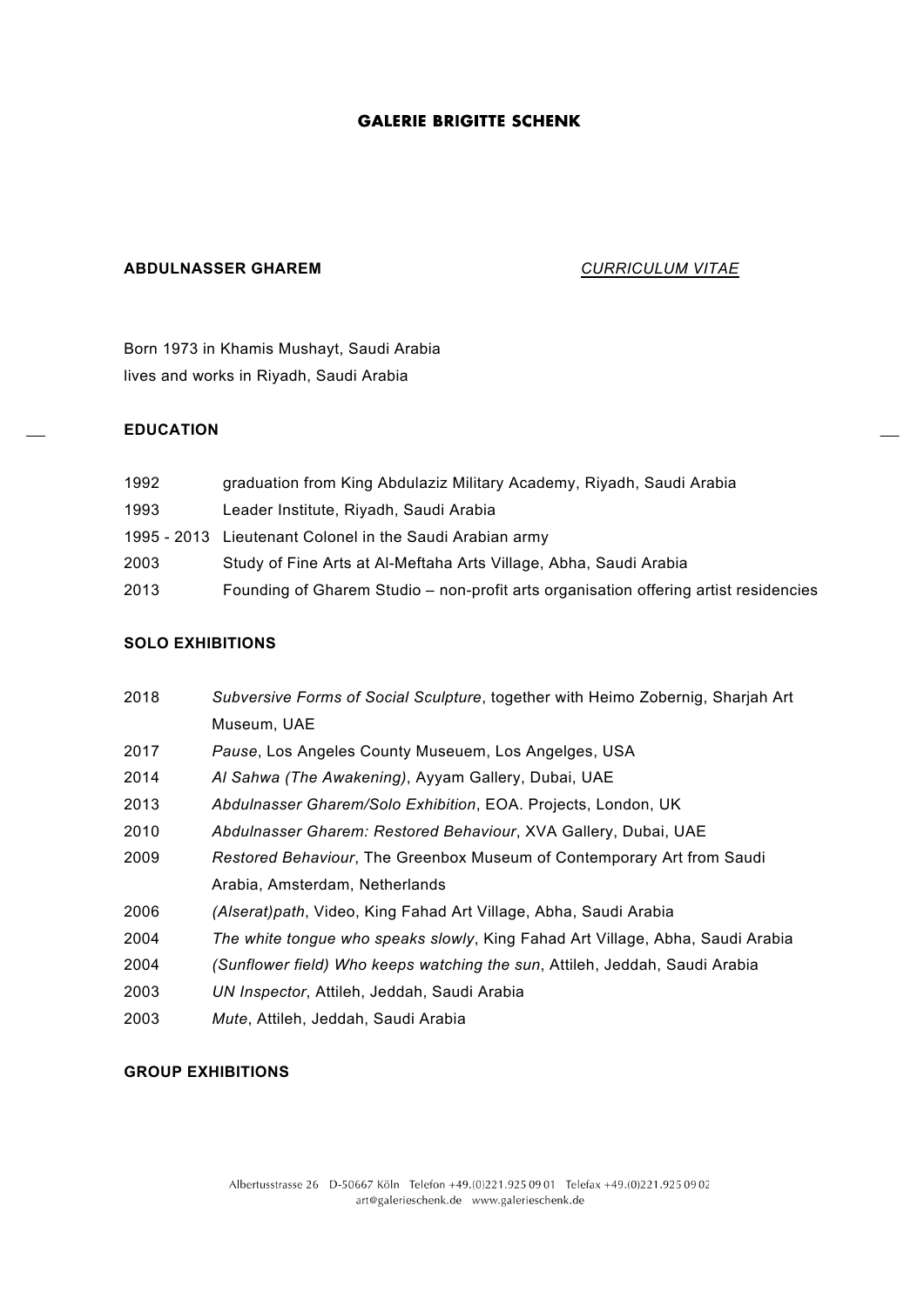| 2017 | Glasstress, Collateral exhibition during the 57 <sup>th</sup> Venice Bienniale, Venice, Italy |
|------|-----------------------------------------------------------------------------------------------|
| 2016 | Illumination, Louisiana Museum of Modern Art, Humlebæk, Denmark                               |
|      |                                                                                               |
|      | Do it in Arabic, Sharjah Art Foundation Art Spaces, Sharjah, UAE                              |
|      | Parallel Kingdom, Station Museum, Houston, USA                                                |
|      | Gonzo Arabia, Gonzo Gallery, Aspen, USA                                                       |
|      | Genera#ion, Minnesota Street Project, San Francisco, USA                                      |
|      | In Search of Lost Time, Brunei Gallery, London, UK                                            |
| 2015 | Walls and Margins, Maraya Art Centre, Barjeel Art Foundation, Sharjah, UAE                    |
|      | Ricochet, Asia House, London, UK                                                              |
| 2014 | View from Inside, FotoFest 2014 Biennial, Houston, USA                                        |
|      | Fluid Forms II, Busan Museum of Art, Busan, South Korea                                       |
|      | Art 14, EOA. Projects, Abingdon, UK                                                           |
|      | Contemporary Kingdom, Ayyam Gallery, Jeddah, Saudi Arabia                                     |
| 2013 | Edition # 1, Contemporary Prints, EOA. Projects, Abingdon, UK                                 |
|      | Against the Grain, CAP Kuwait, Kuwait                                                         |
|      | 25 Years of Arab Creativity, Naila Art Gallery, Riyadh, Saudi Arabia                          |
| 2012 | Light From the Middle East, Victoria & Albert Museum, London, UK                              |
|      | La voce delle immagini, Palazzo Grassi, Venice, Italy                                         |
|      | Edge of Arabia London: #COMETOGETHER, London, UK                                              |
|      | Arab Express: The Latest Art From the Arab World, Mori Art Museum, Tokyo, Japan               |
|      | Edge of Arabia, Galerie Krinzinger, Wien, Austria                                             |
|      | Porta dell'Oriente, Roma Contemporary, Italy                                                  |
|      | Bending History, Katara Galleries, Doha, Qatar                                                |
|      | Hajj: Journey to the Heart of Islam, Britisch Museum, London, UK                              |
|      | Edge of Arabia Jeddah: We Need to Talk, Al Furisia Marina, Jeddah,                            |
|      | Saudi Arabia                                                                                  |
| 2011 | Future of a Promise, Collateral event of the 54. Venice Biennale, Magazzino del               |
|      | Sale Nr. 5, Venice, Italy                                                                     |
|      | The State: Social/Antisocial?, Group show, collectoin of The Third Line, Traffic and          |
|      | The Farook Collection, Traffic, Dubai, UAE                                                    |
|      | Political Patterns - Changing Ornament, IFA-Galerie Berlin, Germany                           |
|      | The Bravery of Being out of Range, Athr Gallery, Jeddah, Saudi Arabia                         |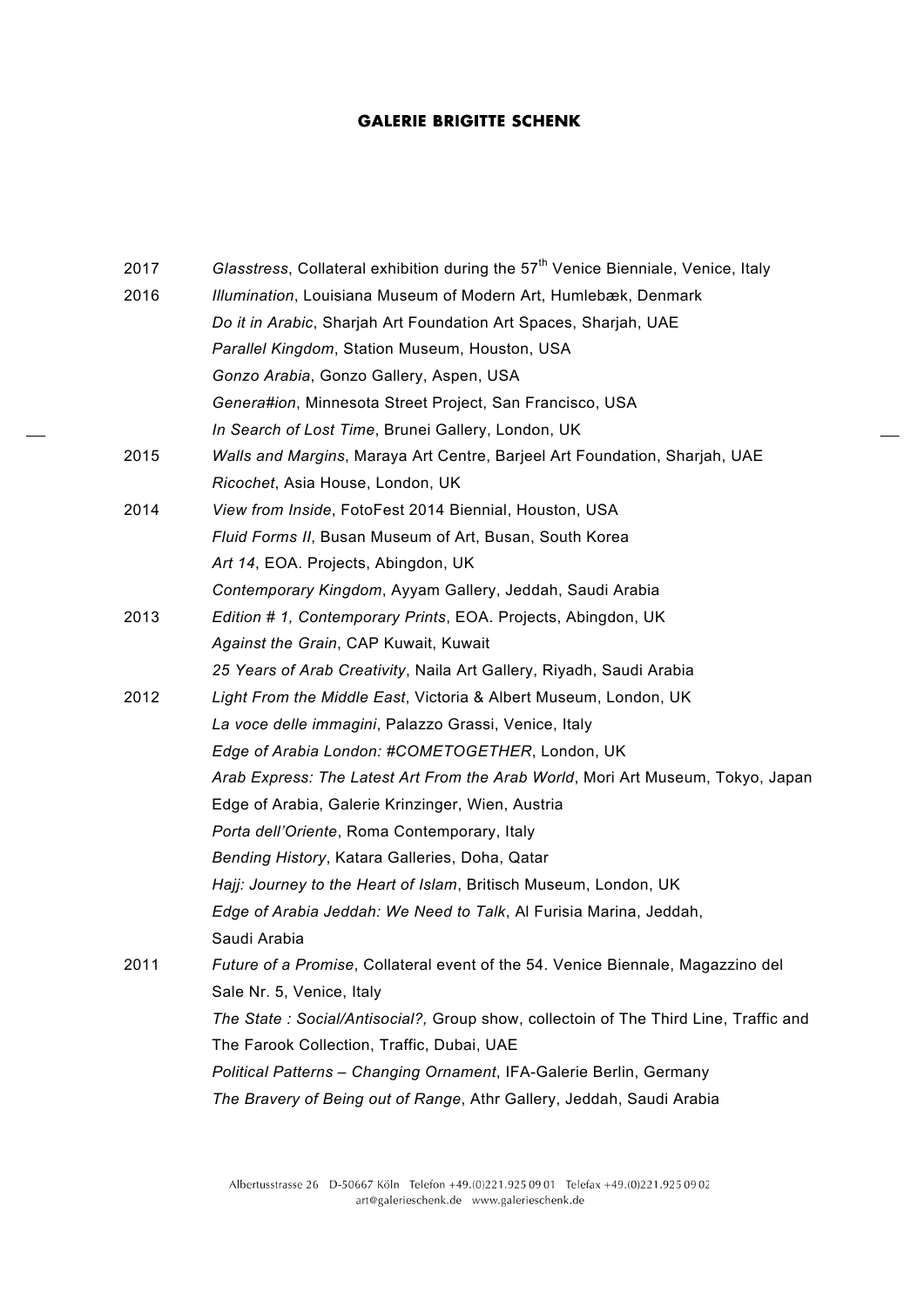|      | The New Middle East, Willeh Baars Projects, Amsterdam, Netherlands                        |
|------|-------------------------------------------------------------------------------------------|
|      | The State: Uppers & Downers, artists from The Farook Collection, Traffic, Gallery I       |
|      | & II, Dubai, UAE                                                                          |
|      | I don't need your money honey all I need is love, Traffic, Gallery II, Dubai, UAE         |
|      | Edge of Arabia Dubai: TERMINAL, Dubai International Financial centre, Dubai, UAE          |
| 2010 | Nujoom: Constellations of Arab Art from The Farjam Collection, The Farjam                 |
|      | Collection, Dubai, UAE                                                                    |
|      | Edge of Arabia (17 Saudi artists from Jeddah, Makkah, Riyadh, Dhahran, Abha and           |
|      | Khamis Mushait), World Tour Launch, Riyadh, Saudi Arabia; Dubai, UAE; Berlin,             |
|      | Germany; Istanbul, Turkey                                                                 |
|      | Cave Sharjah, Contemporary Arab Video Encounter, Maraya Art Centre, Sharjah,              |
|      | <b>UAE</b>                                                                                |
|      | Emerging Asian Artists, Gwangju Biennale, South Korea                                     |
|      | Fuck Ups, Fables and Fiascos, Caprice Horn Gallery, Berlin, Germany                       |
| 2009 | Tasmir - Pictorial Mappings of Islam and Modernity, Martin-Gropius-Bau, Berlin,           |
|      | Germany                                                                                   |
|      | The 28th Annual Exhibition, The Emirates Fine Arts Society, Sharjah, UAE                  |
|      | Edge of Arabia Venice, Palazzo Contarini Polignac, 53rd Venice Biennale, Italy            |
| 2007 | Still Life: Art, Ecology and the Politics of Change, The 8th Sharjah International        |
|      | <b>Biennial, UAE</b>                                                                      |
| 2006 | Son of Asser, Al-Meftaha Arts Village, Abha, Saudi Arabia                                 |
| 2005 | Abu Dhabi Culture Council, Abu Dhabi, UAE                                                 |
| 2004 | Collectors Exhibition, King Fahad Gallery, Riyadh, Saudi Arabia                           |
|      | The 18 <sup>th</sup> Contemporary Art in Saudi Arabia, King Faisal Gallery, Riyadh, Saudi |
|      | Arabia                                                                                    |
|      | You are so far from Earth (Shattah), King Fahad Art Village, Abha, Saudi Arabia           |
|      | Bahat Al Fenon Competition, Al Baha, Saudi Arabia                                         |
| 2003 | Saudi Maluan Competition (Jeddah, Bahrain, Beirut & Dubai), Hilton Hotel, Jeddah,         |
|      | Saudi Arabia                                                                              |